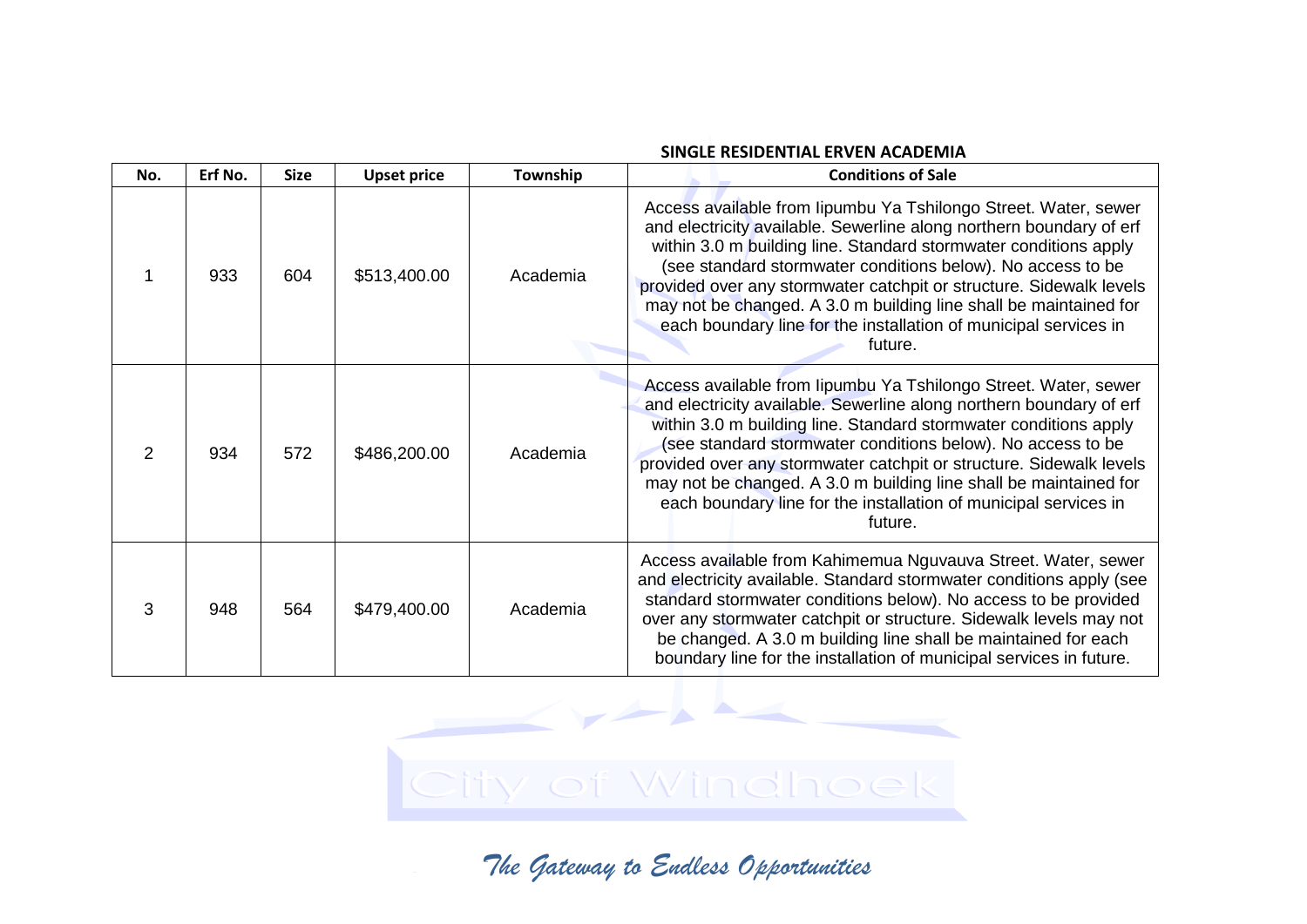| 4 | 949 | 539 | \$458,150.00 | Academia | Access available from Kahimemua Nguvauva Street. Water, sewer<br>and electricity available. Standard stormwater conditions apply (see<br>standard stormwater conditions below). No access to be provided<br>over any stormwater catchpit or structure. Sidewalk levels may not<br>be changed. A 3.0 m building line shall be maintained for each<br>boundary line for the installation of municipal services in future.                                                                                                                         |
|---|-----|-----|--------------|----------|-------------------------------------------------------------------------------------------------------------------------------------------------------------------------------------------------------------------------------------------------------------------------------------------------------------------------------------------------------------------------------------------------------------------------------------------------------------------------------------------------------------------------------------------------|
| 5 | 950 | 556 | \$472,600.00 | Academia | Access available from Kahimemua Nguvauva Street. Water, sewer<br>and electricity available. Sewerline along eastern boundary of erf<br>within 3.0 m building line. Sewer manhole on north-eastern corner<br>of erf. Standard stormwater conditions apply (see standard<br>stormwater conditions below). No access to be provided over any<br>stormwater catchpit or structure. Sidewalk levels may not be<br>changed. A 3.0 m building line shall be maintained for each<br>boundary line for the installation of municipal services in future. |
| 6 | 951 | 520 | \$442,000.00 | Academia | Access available from Kahimemua Nguvauva Street. Water, sewer<br>and electricity available. Sewerline along eastern boundary of erf<br>within 3.0 m building line. Sewer manhole on south-eastern corner<br>of erf. Standard stormwater conditions apply (see standard<br>stormwater conditions below). No access to be provided over any<br>stormwater catchpit or structure. Sidewalk levels may not be<br>changed. A 3.0 m building line shall be maintained for each<br>boundary line for the installation of municipal services in future. |
| 7 | 952 | 526 | \$447,100.00 | Academia | Access available from Kahimemua Nguvauva Street. Water, sewer<br>and electricity available. Sewerline along eastern boundary of erf<br>within 3.0 m building line. Standard stormwater conditions apply<br>(see standard stormwater conditions below). No access to be<br>provided over any stormwater catchpit or structure. Sidewalk levels<br>may not be changed. A 3.0 m building line shall be maintained for<br>each boundary line for the future installation of municipal services.                                                     |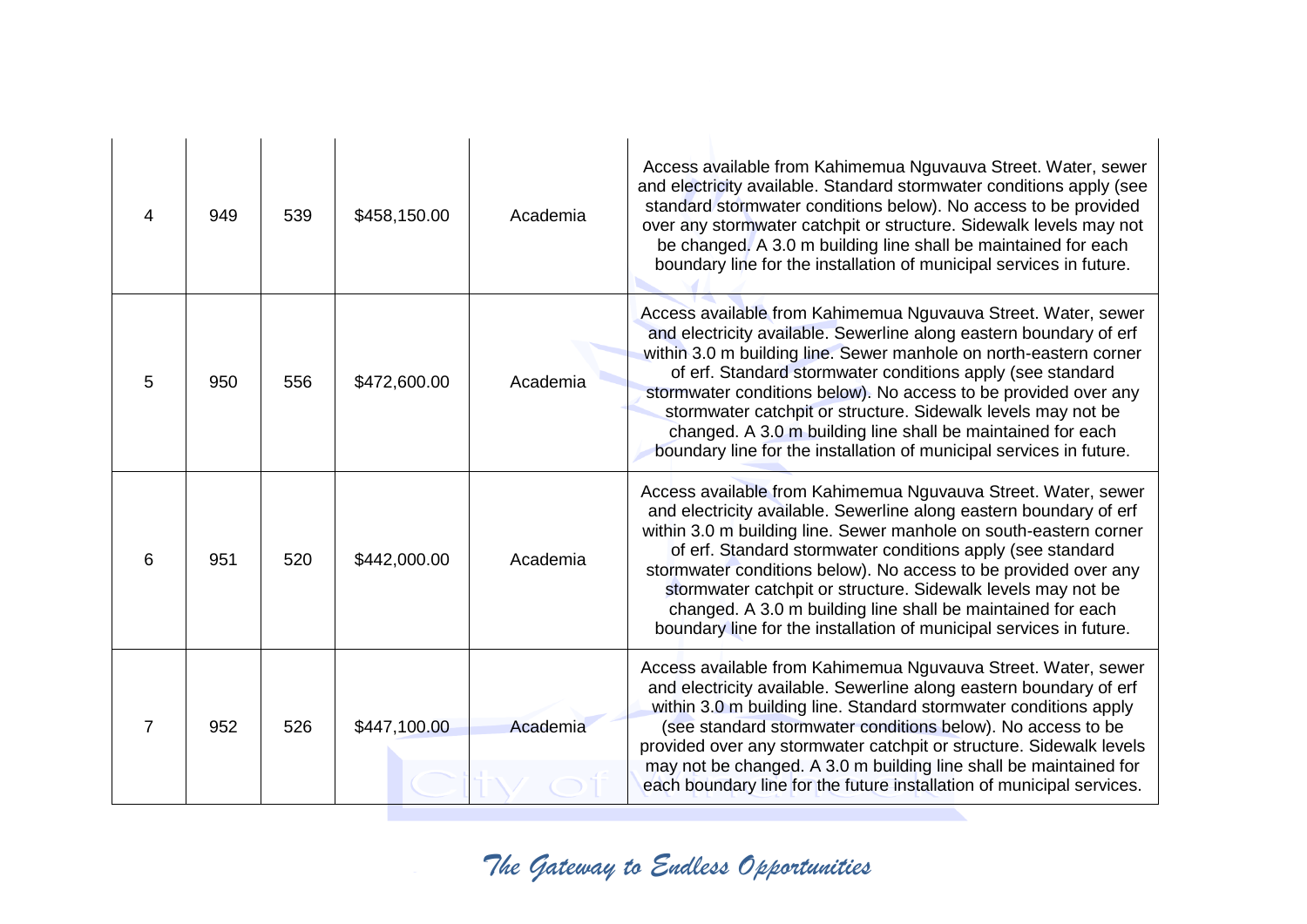| 8  | 993  | 503 | \$427,550.00 | Academia | No access from Western Bypass. Access available from lipumbu<br>Ya Tshilongo Street. Water, sewer and electricity available.<br>Standard stormwater conditions apply (see standard stormwater<br>conditions below). No access to be provided over any stormwater<br>catchpit or structure. Sidewalk levels may not be changed. A 3.0 m<br>building line shall be maintained for each boundary line for the<br>installation of municipal services in future. |
|----|------|-----|--------------|----------|-------------------------------------------------------------------------------------------------------------------------------------------------------------------------------------------------------------------------------------------------------------------------------------------------------------------------------------------------------------------------------------------------------------------------------------------------------------|
| 9  | 994  | 502 | \$426,700.00 | Academia | No access from Western Bypass. Access available from lipumbu<br>Ya Tshilongo Street. Water, sewer and electricity available.<br>Standard stormwater conditions apply (see standard stormwater<br>conditions below). No access to be provided over any stormwater<br>catchpit or structure. Sidewalk levels may not be changed. A 3.0 m<br>building line shall be maintained for each boundary line for the<br>installation of municipal services in future. |
| 10 | 1008 | 511 | \$434,350.00 | Academia | No access problem. No stormwater concern, point 1 of clause 35 of<br>the Town Planning Scheme applicable. Sewer line 1.2m outside Erf<br>boundary on the Northern side of the Erf.                                                                                                                                                                                                                                                                          |
| 11 | 1063 | 558 | \$474,300.00 | Academia | No access problem. No stormwater concern, point 1 of clause 35 of<br>the Town Planning Scheme applicable. 1m Sewer line along<br>Eastern boundary of erf. Water and Sewer available. Electricity<br>available.                                                                                                                                                                                                                                              |
| 12 | 1065 | 543 | \$461,550.00 | Academia | No access problem. No stormwater concern, point 1 of clause 35 of<br>the Town Planning Scheme applicable. 1m Sewer line along<br>Eastern boundary of erf. Water and Sewer available. Electricity<br>available.                                                                                                                                                                                                                                              |

## City of Windhoek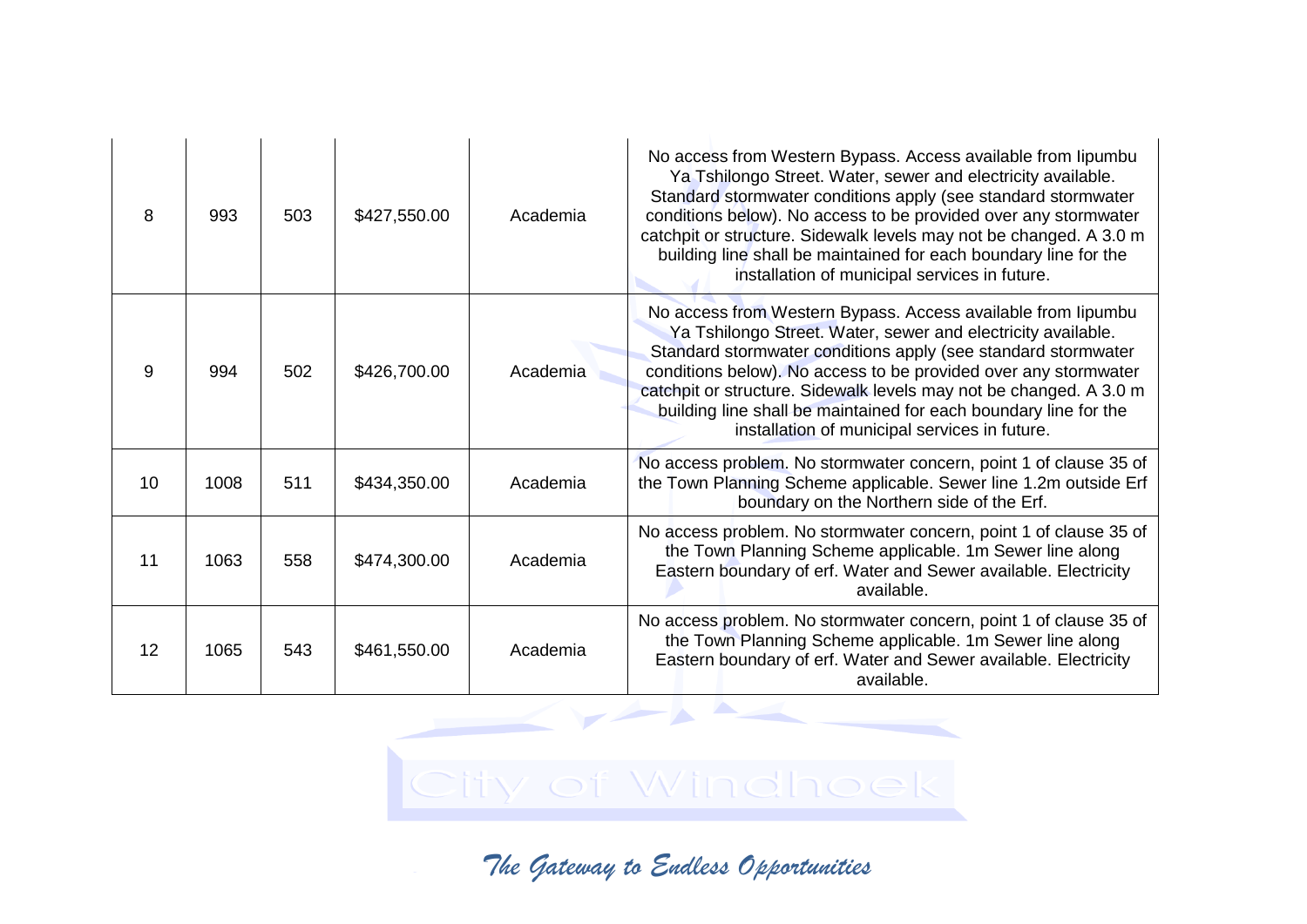| 13 | 1085 | 543 | \$461,550.00 | Academia | High Road Embankment, sidewalk levels may not be changed for<br>access. Erf slighly lower then adjacent street. Natural flow of<br>stormwater water may not be impeded, point 1 to 6 of clause 35 of<br>the Town Planning Scheme applicable. 1m Sewer line along<br>Eastern boundary of erf. Water and Sewer available. Electricity<br>available.                  |
|----|------|-----|--------------|----------|--------------------------------------------------------------------------------------------------------------------------------------------------------------------------------------------------------------------------------------------------------------------------------------------------------------------------------------------------------------------|
| 14 | 1086 | 543 | \$461,550.00 | Academia | High Road Embankment, sidewalk levels may not be changed for<br>access. Erf slighly lower then adjacent street. Natural flow of<br>stormwater water may not be impeded, point 1 to 6 of clause 35 of<br>the Town Planning Scheme applicable. 1m Sewer line along<br>Eastern boundary of erf. Water and Sewer available. Electricity<br>available.                  |
| 15 | 1089 | 551 | \$468,350.00 | Academia | High Road Embankment, sidewalk levels may not be changed for<br>access. Erf slighly lower then adjacent street. Natural flow of<br>stormwater water may not be impeded, point 1 to 6 of clause 35 of<br>the Town Planning Scheme applicable. 1m Sewer line along<br>Eastern boundary of erf. Water and Sewer available. Electricity<br>available.                  |
| 16 | 1090 | 551 | \$468,350.00 | Academia | High Road Embankment, sidewalk levels may not be changed for<br>access. Erf slighly lower then adjacent street. Natural flow of<br>stormwater water may not be impeded, point 1 to 6 of clause 35 of<br>the Town Planning Scheme applicable. 1m Sewer line with 1 X<br>Manhole along Eastern boundary of erf. Water and Sewer available.<br>Electricity available. |
| 17 | 1097 | 549 | \$466,650.00 | Academia | No access will be allowed from the Western by-Pass. No access<br>problem. No stormwater concern, point 1 of clause 35 of the Town<br>Planning Scheme applicable. Water and Sewer available. Electricity<br>available.                                                                                                                                              |

City of Windhoek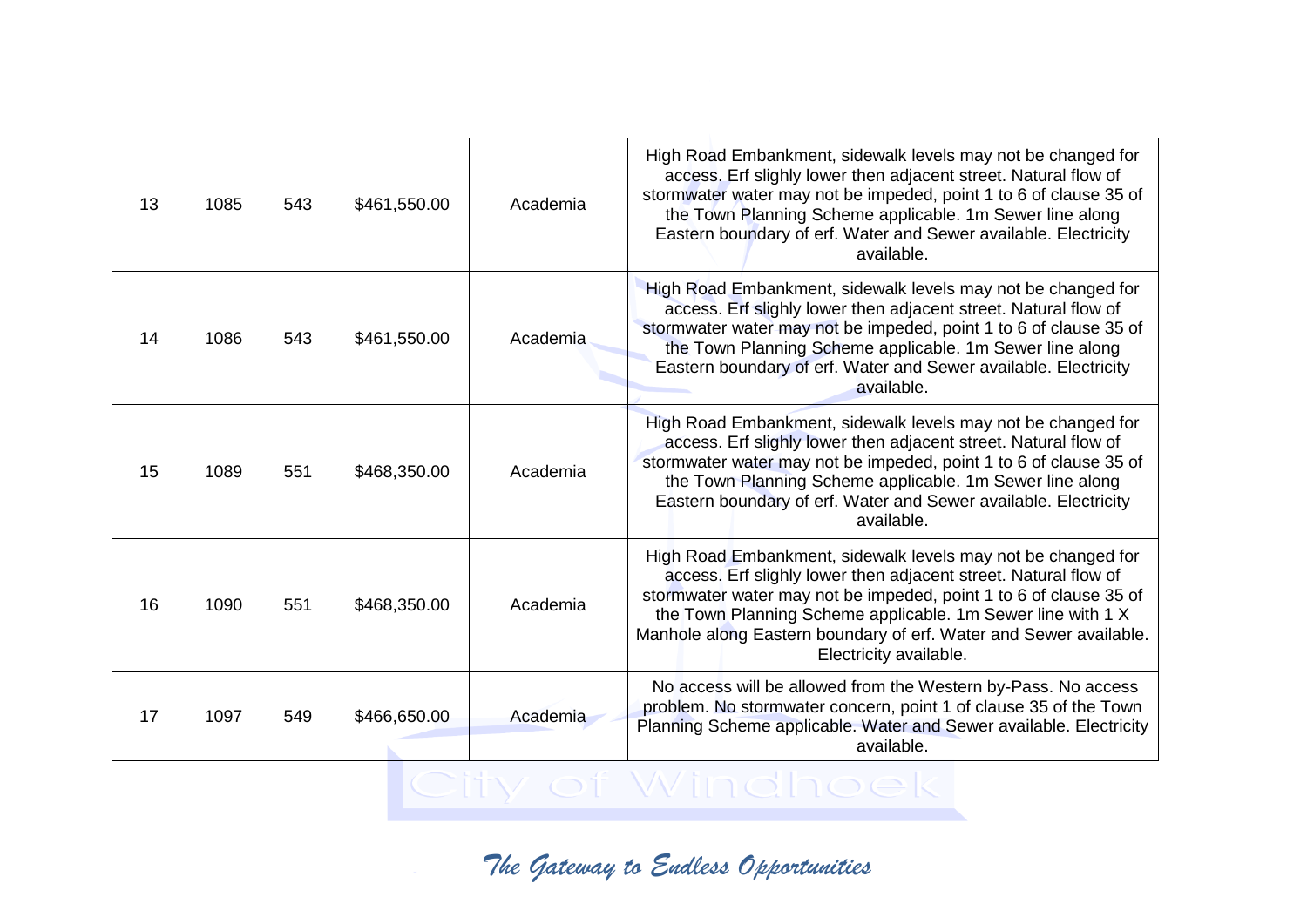| 18 | 1098 | 549 | \$466,650.00 | Academia | No access will be allowed from the Western by-Pass. No access<br>problem. No stormwater concern, point 1 of clause 35 of the Town<br>Planning Scheme applicable. Water and Sewer available.<br>Electricity available.                                                                             |
|----|------|-----|--------------|----------|---------------------------------------------------------------------------------------------------------------------------------------------------------------------------------------------------------------------------------------------------------------------------------------------------|
| 19 | 1102 | 549 | \$466,650.00 | Academia | No access will be allowed from the Western by-Pass. No access<br>problem. No stormwater concern, point 1 of clause 35 of the Town<br>Planning Scheme applicable. Water and Sewer available.<br>Electricity available.                                                                             |
| 20 | 1115 | 547 | \$464,950.00 | Academia | No access will be allowed from the Western by-Pass. No access<br>problem. No stormwater concern, point 1 of clause 35 of the Town<br>Planning Scheme applicable. Water and Sewer available.<br>Electricity available.                                                                             |
| 21 | 1116 | 547 | \$464,950.00 | Academia | No access will be allowed from the Western by-Pass. No access<br>problem. No stormwater concern, point 1 of clause 35 of the Town<br>Planning Scheme applicable. Water and Sewer available.<br>Electricity available.                                                                             |
| 22 | 1120 | 547 | \$464,950.00 | Academia | No access will be allowed from the Western by-Pass. No access<br>problem. No stormwater concern, point 1 of clause 35 of the Town<br>Planning Scheme applicable. Water and Sewer available. Electricity<br>available.                                                                             |
| 23 | 1123 | 523 | \$444,550.00 | Academia | No access will be allowed from the Western by-Pass. No access<br>problem. No stormwater concern, point 1 of clause 35 of the Town<br>Planning Scheme applicable. Water and Sewer available. Electricity<br>available.                                                                             |
| 24 | 1131 | 611 | \$519,350.00 | Academia | High Road Embankment, sidewalk levels may not be changed for<br>access. Erf slighly lower then adjacent street. Natural flow of<br>stormwater water may not be impeded, point 1 to 6 of clause 35 of<br>the Town Planning Scheme applicable. Water and Sewer available.<br>Electricity available. |